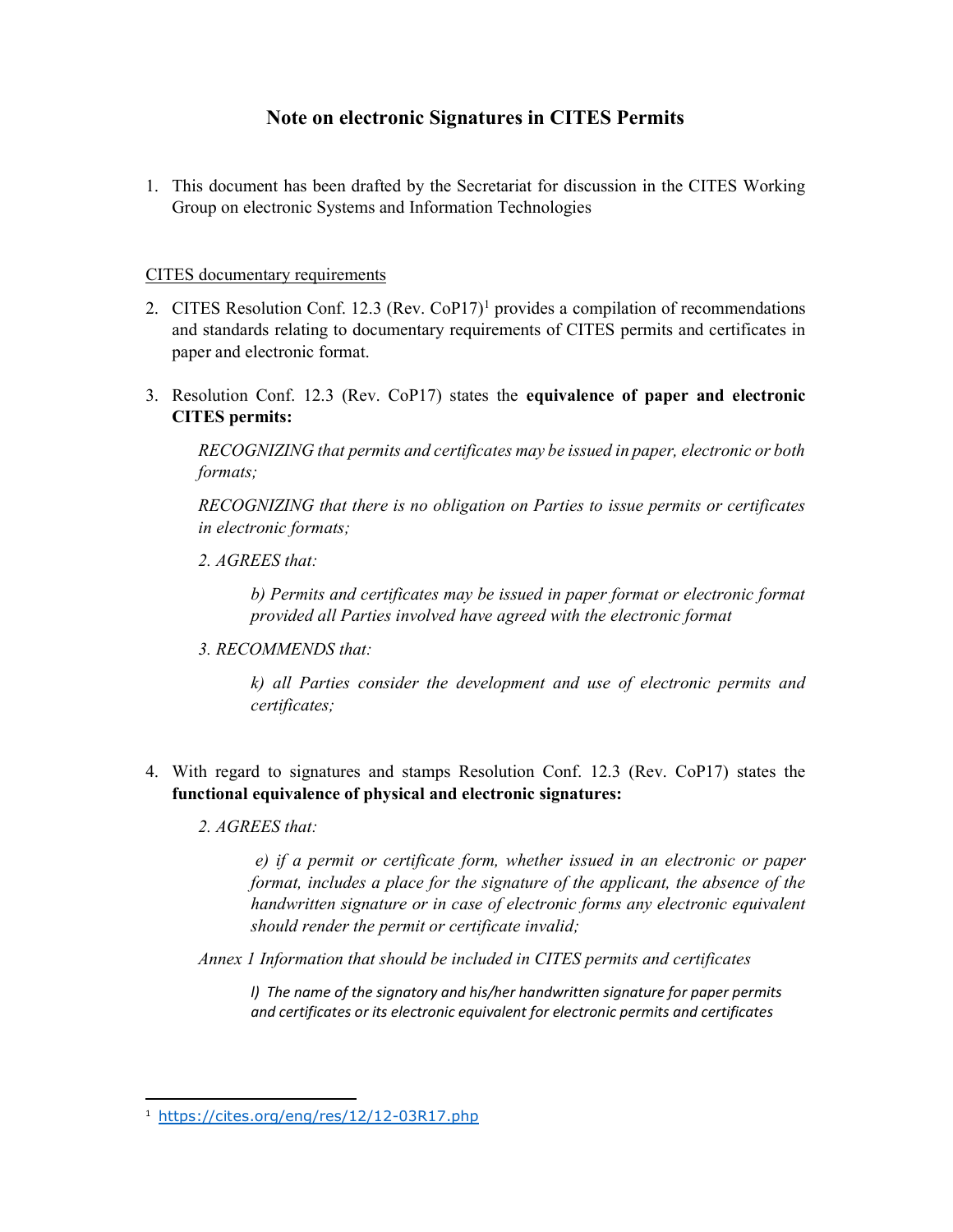m) The embossed seal or ink stamp of the Management Authority or its electronic equivalent

## Concerns of Parties

1

- 5. Several Parties informed the Secretariat that the requirement for electronic signatures in Resolution Conf. 12.3 (Rev. CoP17) could cause practical problems in the implementation of electronic CITES permits.
- 6. In particular Parties were concerned that an electronic equivalent of a physical signature is often associated with asymmetric encryption technology such solutions using the RSA algorithm and Public Key Infrastructure (PKI).
- 7. As most countries do not have PKI and/or legislation that fully supports use of PKI for trade documents, the lack of PKI infrastructure would prevent the widespread adaption of electronic CITES permits.

## International recommendations for use of electronic signatures in trade documents

- 8. The Nations Centre for Trade Facilitation and electronic Business (UN/CEFACT), an intergovernmental body of UNECE, is the UN focal point to develop international standards for trade facilitation and electronic Business.
- 9. CITES has a well-established liaison with UN/CEFACT. The CITES Permit is based on the UN Layout Key (UN/CEFACT Recommendation 1), and the CITES XML standard for electronic permits<sup>2</sup> is based on the eCERT standard of UN/CEFACT.
- 10. UN/CEFACT has issued Recommendation 14 on Authentication of trade documents<sup>3</sup>, which provides recommendations to Governments and trade on the use of physical and electronic signatures in trade documents. In developing this Recommendation UN/CEFACT worked closely with the United Nations Commission on International Trade Law (UNCITRAL) and prepared Recommendation 14 in alignment with relevant work of UNCITRAL.

<sup>&</sup>lt;sup>2</sup> CITES ePermitting Toolkit, https://oldsrv.cites.org/eng/prog/e/toolkit/index.htm

<sup>&</sup>lt;sup>3</sup> https://www.unece.org/tradewelcome/un-centre-for-trade-facilitation-and-e-business-

uncefact/outputs/cefactrecommendationsrec-index/list-of-trade-facilitation-recommendations-n-11-to-15.html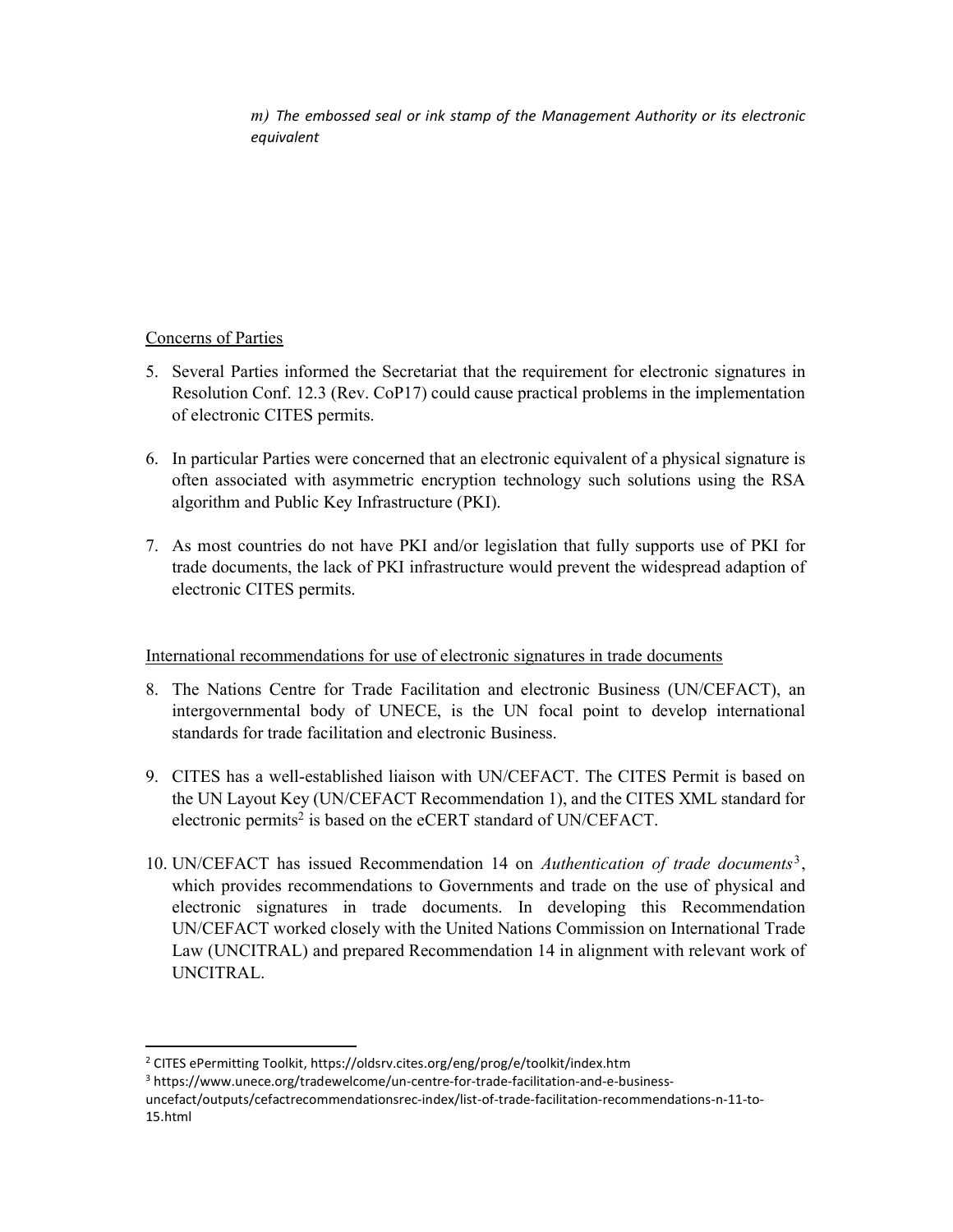11. Recommendation 14 was revised in 2014 to meet the latest requirements of electronic document exchanges.

#### Guidance on use of electronic Signatures in UN/CEFACT Recommendation 14

12. UN/CEFACT and UN/CITRAL specifically distinguish between electronic signatures and digital signatures: An electronic signature does not call for a specific type of technology, rather it is a process that serves the same functions as a manual signature. An electronic signature is defined as

Data in electronic form in, affixed to or logically associated with, a data message, which may be used to identify the signatory in relation to the data message and to indicate the signatory's intention in respect of the information contained in the data message.

In its broadest sense, a signature (manual-ink or its electronic equivalent) creates a link between a person (physical or legal) and the content (document, transaction, procedure, or other). This link can be considered as having three inherent functions: an identification function, an evidentiary function and an attribution function.

In international business relations, one of the basic foundations<sup>4</sup> is trust between the parties; the requirements of a signature will, in many cases, most likely reflect that trust.

- 13. By contrast, the term *digital signature* denotes the implementation of an electronic signature in a specific technology and is usually associated with signatures using asymmetric encryption and PKI technology. Thus a digital signature is a specific technology choice for the implementation of an electronic signature.
- 14. When implementing electronic signatures, UN/CEFACT recommends that Parties avoid adopting solutions that are more costly and burdensome than the manual signature process (UN/CEFACT Recommendation 14, para 38). Similarly, UNCITRAL recommends that the method of authentication should be "as reliable as was appropriate for the purpose for which the data message was generated"<sup>5</sup>.
- 15. UN/CEFACT specifically notes that an electronic signature providing the required security level can be implemented through different technologies other than PKI.
- 16. The Recommendation states that, for example, an electronic signature could be implemented through a registration and verification process based on an ID/password for identification of the user and a secure connection between the user and the application.
- 17. The important criteria to qualify as an electronic signature is not the technology used but whether the electronic signature is a functional equivalent to the paper signature, i.e.

1

<sup>&</sup>lt;sup>4</sup> For further discussion on the Functions of a signature see UN/CEFACT Recommendation 14, para 16

<sup>5</sup> UNCITRAL "Model Law on Electronic Commerce with Guide to Enactment 1996 with additional articles 5bis as adopted in 1998"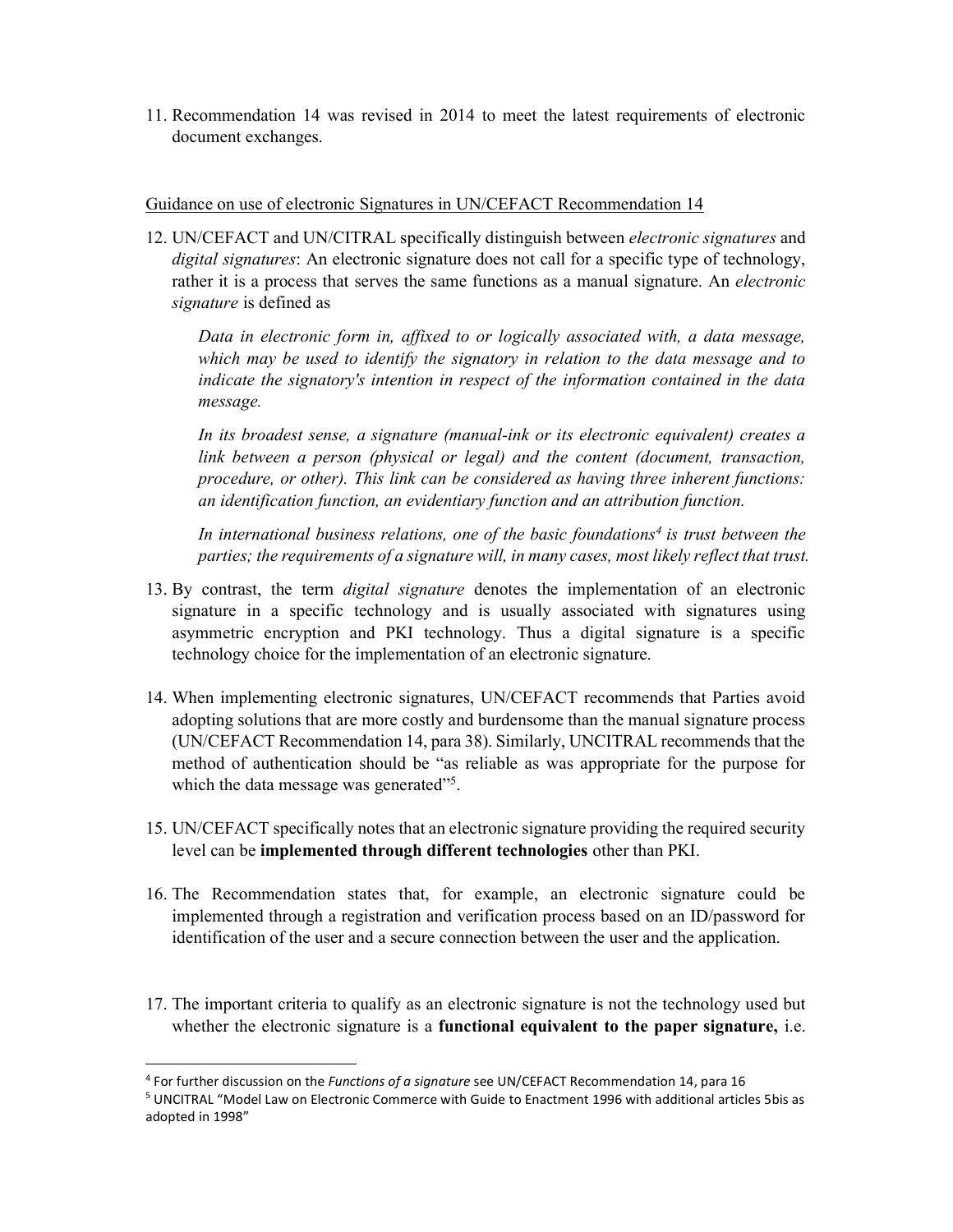whether the chosen technology solution delivers the same level of reliability as the physical signature (UN/CEFACT Recommendation 14, para 66).

## Relevance of Recommendation 14 for CITES electronic signatures

- 15. Resolution Conf. 12.3 (Rev. CoP17) establishes the functional equivalence of physical and electronic signatures in CITES permits and explicitly uses the term "electronic signature".
- 16. UN/CEFACT Recommendation 14 and UNCITRAL Model Law states that any electronic process that provides the functional equivalence of the physical signature constitutes an electronic signature.
- 17. If CITES follows advise of UN/CEFACT Recommendation 14 then Parties are not required to use digital (i.e. PKI type) signatures as electronic equivalent to the paper based signature. Instead Parties can use other forms of electronic signature, for example, by identifying exporters through ID and passwords when requesting CITES permits or by using secure document exchange for cross border permit exchanges with other Parties.

#### Guidance to Parties on electronic Signatures in CITES permits

18. Resolution Conf. 12.3 (Rev. CoP17) currently lacks clear guidance to Parties on which functionality the paper or electronic signature should provide, i.e. an explanation why a signature or a seal is required in the document.

#### Recommendation

19. It is therefore suggested that the ePermitting Working Group provides following recommendation to the Standing Committee for an update of Resolution Conf. 12.3 (Rev. CoP17):

## RECOMMENDS that

- a) Parties should consider UN/CEFACT Recommendation 14 as best practice when implementing the electronic equivalent of signatures and seals in electronic CITES permitting systems ;
- b) Parties using electronic CITES systems should use username and passwords and/or similar technologies to authenticate all users that have access to the system;
- c) electronic CITES systems must keep an audit trail, i.e. keep electronic records that enable the Management Authority to identify the person who requested, approved, processed or altered electronic CITES permits and certificates; and
- d) archives of audit trials must be kept for no fewer than 5 years after the expiry date of the permit; and